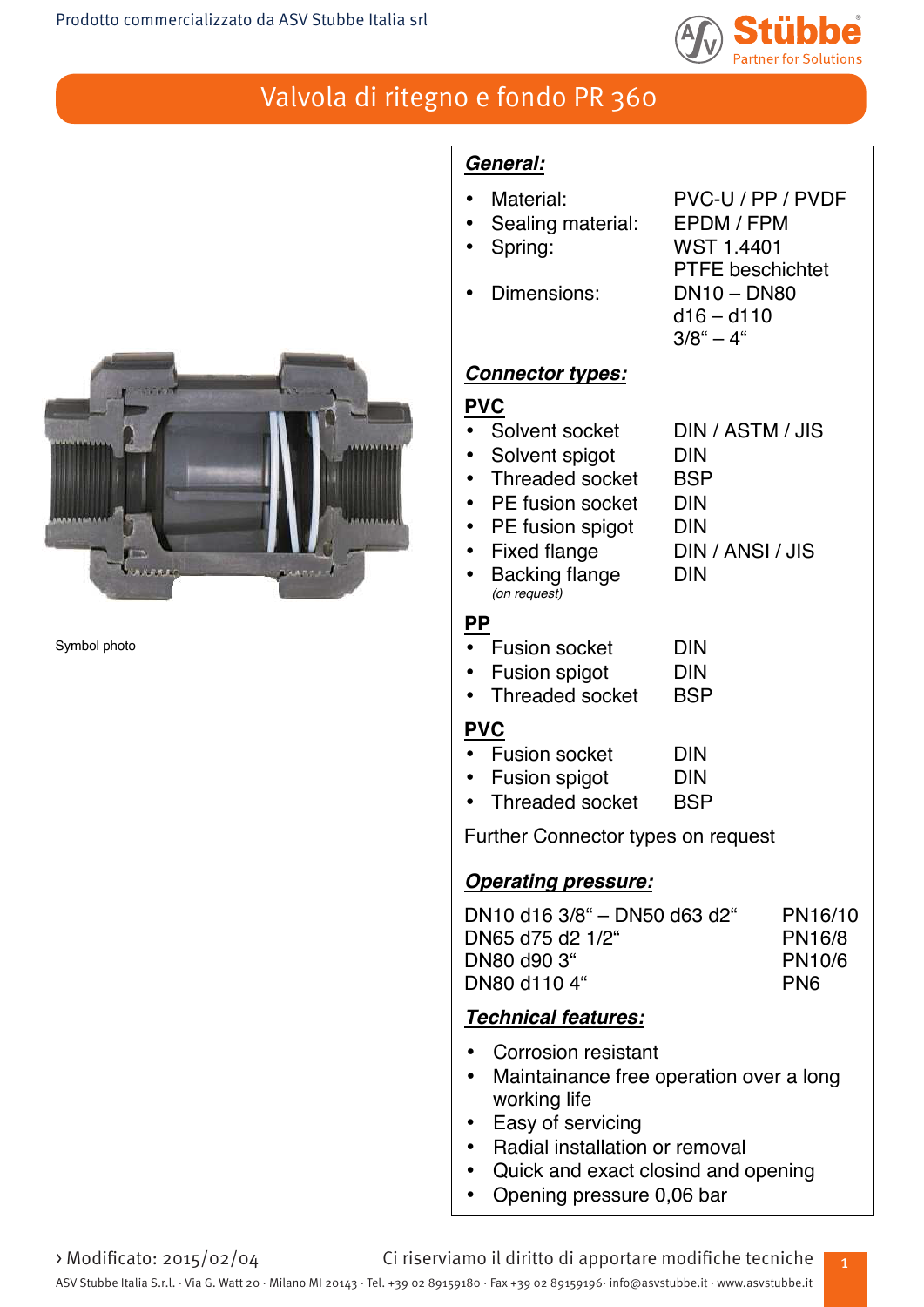

## *Dimensions:*





#### **PVC-U Connector types** PVC solvent socket / solvent spigot / threaded socket PVC fixed flange

PE fusion socket / fusion spigot

| <b>DN</b>                         | 10                          | 15            | 20      | 25             | 32       | 40       | 50             | 65       | 80             | 80             |
|-----------------------------------|-----------------------------|---------------|---------|----------------|----------|----------|----------------|----------|----------------|----------------|
| $\mathbf d$                       | 16                          | 20            | 25      | 32             | 40       | 50       | 63             | 75       | 90             | 110            |
| $G_{TSO}$ <sup>1</sup>            | $3/8$ "                     | $1/2^{\circ}$ | $3/4$ " | 1 <sup>u</sup> | $11/4$ " | $11/2$ " | 2 <sup>u</sup> | $21/2$ " | 3 <sup>4</sup> | ۰.             |
| $\blacktriangle$                  | 62                          | 62            | 70      | 74             | 84       | 95       | 109            | 137      | 163            | 163            |
| D                                 | 53                          | 53            | 63      | 70             | 85       | 101      | 124,5          | 155      | 188            | 188            |
| $t_{\text{SSP}}^2$                | 16,5                        | 16,5          | 19,5    | 22,5           | 26,5     | 31,5     | 38,5           | 45       | 55,5           | 64             |
| $t_{FSO}$ <sup>4</sup> PE         | 14,5                        | 16            | 17      | 19,5           | 22       | 25       | 29             | 34,5     | 37,5           | 41,5           |
| $E_{FF}^6$                        | $\mathcal{L}_{\mathcal{A}}$ | 97            | 105     | 125            | 140      | 150      | 165            | 185      | 200            | 229            |
| $L_{SSP}^4$                       | 115                         | 125           | 145     | 154            | 174      | 194      | 223            | 287      | 300            | 341            |
| $L_{\text{FSP}}^{\frac{5}{2}}$ PE | 112                         | 123           | 143     | 151            | 142      | 180      | 197            | 253      | 293            | 323            |
| $L1_{FF}$ <sup>6</sup>            | 120                         | 130           | 150     | 160            | 180      | 200      | 230            | 290      | 310            | 350            |
| $Z$ <sub>SSO</sub> <sup>2</sup>   | 68                          | 67            | 76      | 80             | 81       | 103      | 120            | 148      | 180            | 173            |
| $Z$ <sub>TSO</sub> <sup>1</sup>   | 67                          | 67            | 77      | 81             | 90       | 104      | 120            | 150      | 185            | $\blacksquare$ |
| $Z_{FSO}^3$ PE                    | 71                          | 68            | 80      | 79             | 98       | 115      | 137            | 165      | 210            | 210            |
| PN                                | 16                          | 16            | 16      | 16             | 16       | 16       | 16             | 16       | 10             | 6              |

 ${}^{1}_{2}$  TSO = threaded socket<br>  ${}^{2}_{2}$  SSO = solvent socket<br>  ${}^{3}_{3}$  SSP = solvent spigot<br>  ${}^{4}_{4}$  FSO = fusion socket<br>  ${}^{5}_{5}$  FSP = fusion spigot<br>  ${}^{6}$  FF = fixed flange

= not realised

2

### > Modificato: 2015/02/04 Ci riserviamo il diritto di apportare modifiche tecniche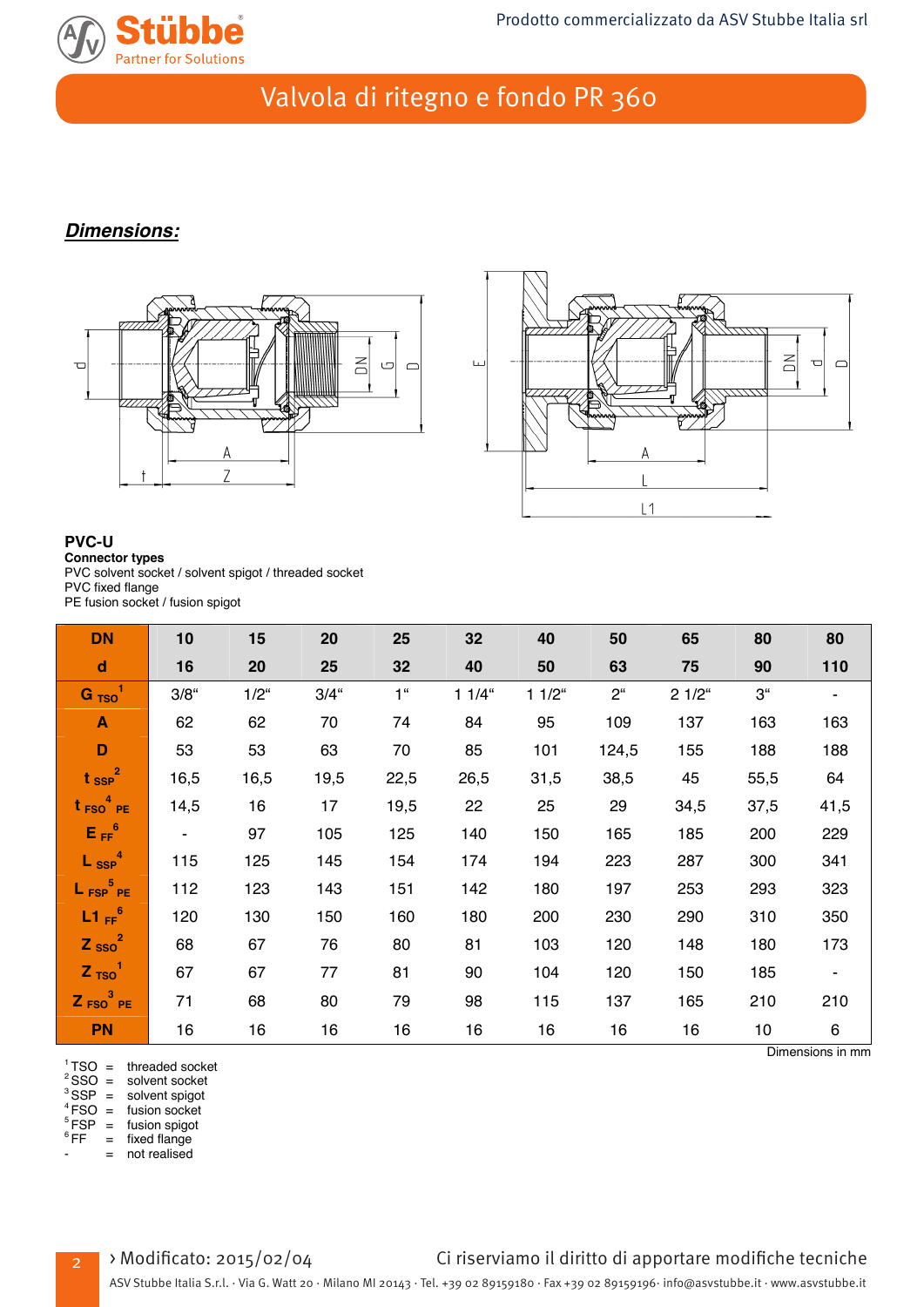





### **PP**

#### **Connector types**

PP fusion socket / fusion spigot / threaded socket PE fusion socket / fusion spigot

| <b>DN</b>                   | 10      | 15              | 20      | 25             | 32       | 40       | 50             | 65       | 80             | 80             |
|-----------------------------|---------|-----------------|---------|----------------|----------|----------|----------------|----------|----------------|----------------|
| $\operatorname{\mathbf{d}}$ | 16      | 20              | 25      | 32             | 40       | 50       | 63             | 75       | 90             | 110            |
| $G$ <sub>TSO</sub>          | $3/8$ " | $1/2^{\circ}$   | $3/4$ " | 1 <sup>u</sup> | $11/4$ " | $11/2$ " | 2 <sup>u</sup> | $21/2$ " | 3 <sup>4</sup> |                |
| $\blacktriangle$            | 62      | 62              | 69      | 73             | 83       | 94       | 108            | 133      | 160            | 160            |
| $\mathbf D$                 | 53      | 53              | 64      | 71             | 84,5     | 100      | 120,5          | 155      | 187            | 187            |
| $t_{FSO}^2$ PP              | 14,5    | 16              | 17,5    | 19,5           | 22       | 25,5     | 29             | 34,5     | 38,5           | 42             |
| $t_{FSO}^2$ PE              | 14,5    | 16              | 17      | 19,5           | 22       | 25       | 29             | 34,5     | 37,5           | 41,5           |
| $L_{FSP}^3$ PP              | 114     | 124             | 143     | 152            | 171      | 191      | 220            | 277      | 295            | 312            |
| $L_{FSP}^3$ PE              | 112     | 123             | 142     | 150            | 141      | 179      | 196            | 249      | 290            | 320            |
| Z <sub>TSO</sub>            | 67      | 67              | 74      | 80             | 89       | 103      | 119            | 143      | 180            | $\blacksquare$ |
| $Z_{FSO}^2$ PP              | 71      | 68              | 78      | 84             | 97       | 113      | 136            | 162      | 211            | 211            |
| $Z_{FSO}^2$ PE              | 71      | 68              | 79      | 84             | 97       | 114      | 136            | 161      | 207            | 207            |
| <b>PN</b>                   | 10      | 10 <sup>1</sup> | 10      | 10             | 10       | 10       | 10             | 8        | 6              | 6              |

 $^1$ TSO = threaded socket Dimensions in mm 2 FSO = threaded socket 2 FSO = fusion socket 3 FSP = fusion socket 3 FSP = fusion spigot

= not realised

3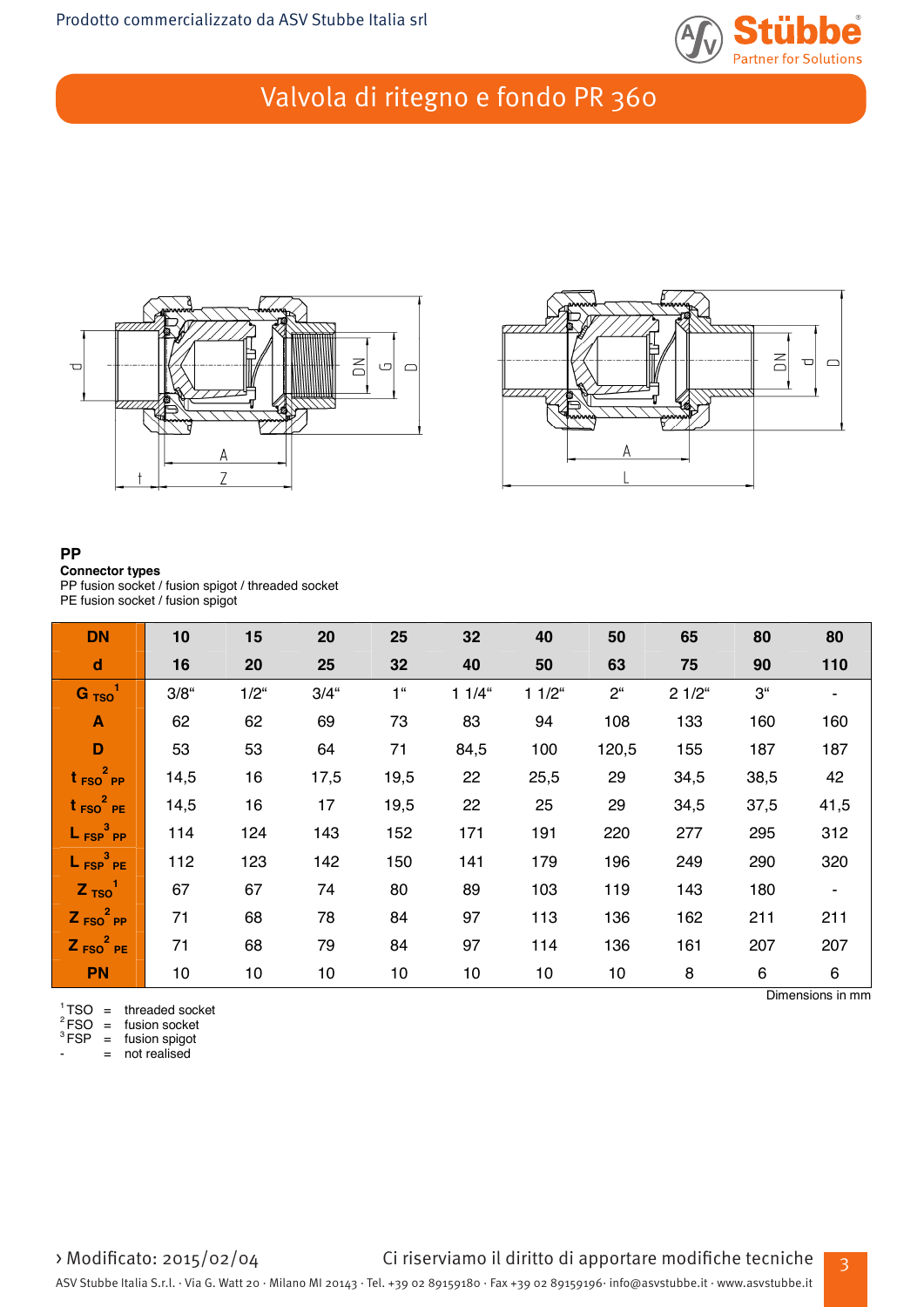





#### **PVDF Connector types** PVDF fusion socket / fusion spigot / threaded socket

| <b>DN</b>                       | 10      | 15      | 20      | 25             | 32       | 40       | 50          | 65       | 80             | 80   |
|---------------------------------|---------|---------|---------|----------------|----------|----------|-------------|----------|----------------|------|
| $\mathbf d$                     | 16      | 20      | 25      | 32             | 40       | 50       | 63          | 75       | 90             | 110  |
| $G$ <sub>TSO</sub>              | $3/8$ " | $1/2$ " | $3/4$ " | 1 <sup>u</sup> | $11/4$ " | $11/2$ " | $2^{\circ}$ | $21/2$ " | 3 <sup>°</sup> |      |
| $\mathbf{A}$                    | 62      | 62      | 69      | 73             | 83       | 94       | 108         | 133      | 160            | 160  |
| D                               | 52,5    | 52,5    | 63      | 70             | 83       | 98,5     | 118         | 151      | 183            | 183  |
| $t_{FSO}^2$                     | 14,5    | 16      | 17,5    | 19,5           | 22       | 25,5     | 29          | 34,5     | 38,5           | 41,5 |
| $L_{FSP}^3$                     | 114     | 125     | 143     | 152            | 171      | 191      | 220         | 297      | 295            | 320  |
| $Z$ <sub>TSO</sub> <sup>1</sup> | 67      | 67      | 74      | 80             | 89       | 103      | 119         | 143      | 180            | ۰    |
| $Z_{FSO}^2$                     | 71      | 68      | 78      | 84             | 97       | 113      | 136         | 162      | 207            | 213  |
| <b>PN</b>                       | 16      | 16      | 16      | 16             | 16       | 16       | 16          | 16       | 10             | 6    |

 ${}^{1}$ TSO = threaded socket Dimensions in mm 2 FSO = tusion socket 2 FSO = fusion socket 3 FSP = fusion spigot

4

 ${}^{3}$  FSP = fusion spigot<br>- = currently not realised